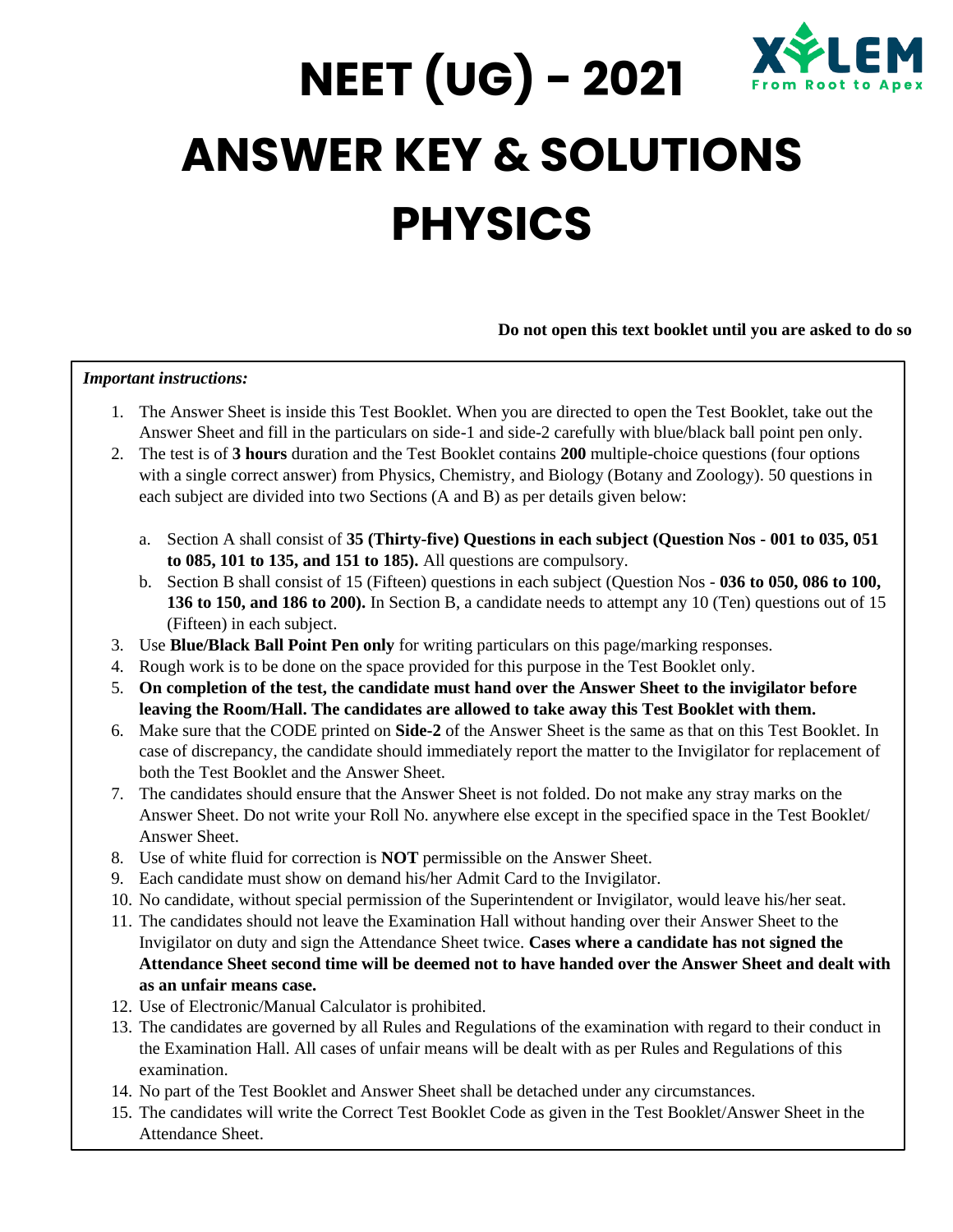1. A cup of coffee cools from 90∘C to 80∘C in t minutes, when the room temperature is 20∘C. The time taken by a similar cup of coffee to cool from 80∘C to 60∘C at a room temperature same at 20∘C is :

1. 
$$
\frac{13}{5}
$$
 t  
\n2.  $\frac{10}{13}$  t  
\n3.  $\frac{5}{13}$  t  
\n4.  $\frac{13}{10}$  t  
\nSolution: (1)  
\n $\frac{80 - 60}{t_1} \alpha \frac{90 + 60}{t} - 20$   
\n $\frac{10}{t_1} \alpha (85 - 20)$   
\n $\frac{20}{t_1} \alpha \frac{140}{2} - 20$   
\n $\frac{10}{t_1} = k \cdot \times 65$   
\n $\frac{20}{t} = k \times 50$   
\n $\frac{10}{4} = k \times 50$   
\n $\frac{10}{4} \times \frac{t_1}{26} = \frac{65}{56}$   
\n $\frac{4}{t} = \frac{65}{50}$   
\n $t_1 = \frac{65}{50} \times 2$   
\n $= 13$  t

- 2. Polar molecules are the molecules:
	- 1. acquire a dipole moment only in the presence of electric field due to displacement of charges.
	- 2. acquire a dipole moment only when magnetic field is absent.
	- 3. having a permanent electric dipole moment.
	- 4. having zero dipole moment.

Solution: (3)

Polar molecules have a permanent electric dipole moment.

3. A nucleus with mass number 240 breaks into two fragments each of mass number 120, the

binding energy per nucleon of unfragmented nuclei is 7.6MeV while that of fragments is 8.5MeV. The total gain in the Binding Energy in the process is :

1. 9.4MeV 2. 804 MeV 3. 216MeV 4. 0.9MeV Solution: (3)  $(8.5 - 7.6) = 0.9$  $0.9 \times 240$ 

 $= 216MeV$ 

4. An electromagnetic wave of wavelength ' $\lambda$ ' is incident on a photosensitive surface of negligible work function. If 'm' mass is of photoelectron emitted from the surface has de-Broglie wavelength  $\lambda_d$ , then :

1. 
$$
\lambda_{d} = \left(\frac{2mc}{h}\right)\lambda^{2}
$$
  
\n2. 
$$
\lambda = \left(\frac{2mc}{h}\right)\lambda_{d}^{2}
$$
  
\n3. 
$$
\lambda = \left(\frac{2h}{mc}\right)\lambda_{d}^{2}
$$
  
\n4. 
$$
\lambda = \left(\frac{2m}{hc}\right)\lambda_{d}^{2}
$$
  
\nSolution: (2)  
\n
$$
\frac{hc}{\lambda} = \frac{p^{2}}{2m}
$$
  
\n
$$
p^{2} = \frac{2mhc}{\lambda}
$$
  
\n
$$
\lambda_{d} = \frac{h}{p} \Rightarrow p = \frac{h}{\lambda_{d}}
$$
  
\n
$$
\frac{n^{2}}{\lambda_{d}^{2}} = \frac{2mhc}{\lambda}
$$
  
\n
$$
\lambda = \frac{2mhc\lambda_{d}^{2}}{h^{2}}
$$

 $h^2$ 

 $2mc\lambda_d^2$ ℎ

=

5. A radioactive nucleus 
$$
{}^{A}_{Z}X
$$
 undergoes spontaneous decay in the sequence  ${}_{Z}AX \rightarrow Z_{-1}B \rightarrow Z - 3C \rightarrow Z - 2D$ , where Z is the atomic number of element X. The possible decay particles in the sequence are: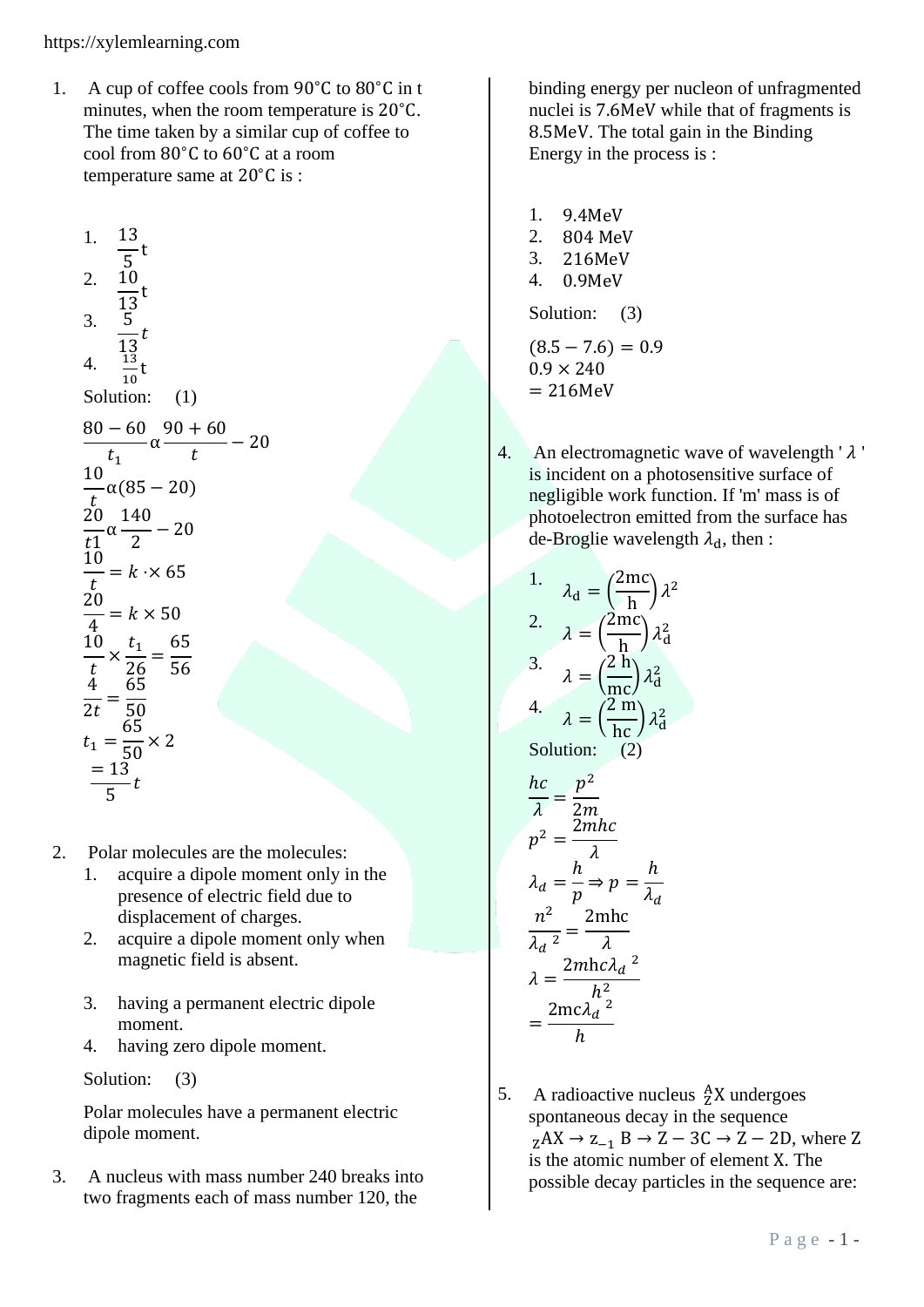1. 
$$
\alpha, \beta^+, \beta^-
$$
  
\n2.  $\beta^+, \alpha, \beta^-$   
\n3.  $\beta^-, \alpha, \beta^+$   
\n4.  $\alpha, \beta^-, \beta^+$   
\nSolution: (2)  
\n $\beta^- \rightarrow z \rightarrow z + 1$   
\n $\beta + \rightarrow z \rightarrow z - 1$   
\n $\stackrel{A}{2}X \rightarrow z - 1B \rightarrow z - 3C \rightarrow z - 2D$   
\n $\beta^+, \alpha, \beta^-$ 

6. Column -I gives certain physical terms associated with flow of current through a metallic conductor. Column - II gives some mathematical relations involving electrical quantities. Match Column - I and Column - II with appropriate relations.

Column-I Column - II (A) Drift Velocity (P)  $\frac{m}{ne^2\rho}$ (B) Electrical Resistivity (Q) nev  $_d$ (C) Relaxation Period  $\frac{\text{eE}}{\text{m}} \tau$ (D) Current Density J

- 1. (A)  $-(R)$ ,  $(B) (S)$ ,  $(C) (Q)$ ,  $(D) -$ (P)
- 2. (2) (A) –(R), (B) –(P), (C) (S), (D)-(Q)
- 3. (3) (A) –(R), (B) (Q), (C)  $(S), (D) - (P)$
- 4. (A) (R), (B) (S), (C) (P), (D) (Q)

Solution: (4)

$$
V_d = \frac{eE\tau}{m}
$$
  
\n
$$
\rho = \frac{m}{ne^2\rho}
$$
  
\n
$$
J = I/4 = nev_d
$$

- 7. In a potentiometer circuit a cell of EMF 1.5 V gives balance point at 36 cm length of wire. If another cell of EMF 2.5 V replaces the first cell, then at what length of the wire, the balance point occurs?
	- 1. 21.6 cm
- 2. 64 cm 3. 62 cm 4. 60 cm Solution: (4)  $1.5$  α 36  $2.5 \alpha L$ L  $\frac{1}{36}$  = 2.5 1.5 = 25  $\frac{1}{15}$  = 5 3  $L=$  $5 \times 36$ 3  $= 60$
- 8. The velocity of a small ball of mass M and density d, when dropped in a container filled with glycerine becomes constant after some time. If the density of glycerine is  $\frac{d}{2}$ , then the viscous force acting on the ball will be:

1. Mg  
\n2. 
$$
\frac{3}{2}Mg
$$
  
\n3.  $2Mg$   
\n4.  $\frac{Mg}{2}$   
\nSolution: (4)  
\n $+$  F<sub>b</sub> + F<sub>l</sub>  
\n $+$   $+$   
\n $Mg$   
\n $F_v = mg - F_b$   
\n $= Mg - V\rho_Lg$   
\n $= Mg - \frac{M}{\rho_b}\rho_Lg$   
\n $= Mg \left(1 - \frac{\rho_L}{\rho_b}\right) = Mg \left(1 - \frac{d}{2 \times d}\right)$   
\n $= Mg(1 - 1/2) = \frac{mg}{2}$ 

- 9. A lens of large focal length and large aperture is best suited as an objective of an astronomical telescope since:
	- 1. a large aperture contributes to the quality and visibility of the images.
	- 2. a large area of the objective ensures better light gathering power.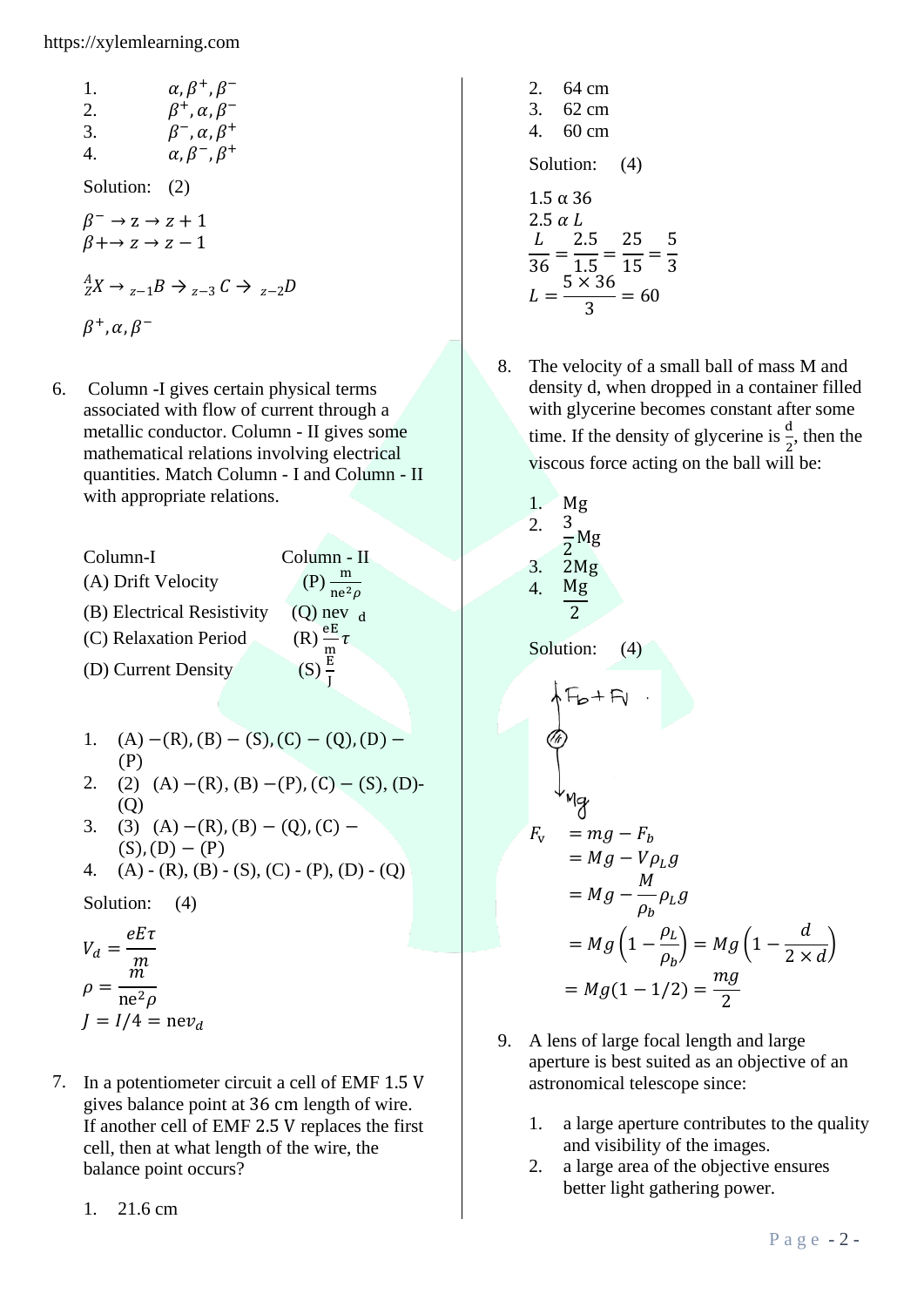- 3. a large aperture provides a better resolution.
- 4. all of the above

Solution: (4)

10. Two charged spherical conductors of radius  $R_1$  and  $R_2$  are connected by a wire. Then the ratio of surface charge densities of the spheres  $(\sigma_1/\sigma_2)$  is :

1. 
$$
\frac{R_2}{R_1}
$$
  
\n2.  $\sqrt{\frac{R_1}{R_2}}$   
\n3.  $\frac{R_1^2}{R_2^2}$   
\n4.  $\frac{R_1}{R_2}$ 

Solution: (1)

$$
\frac{\sigma_1}{\sigma_2} = \frac{R_2}{R_1}
$$

- 11. Water falls from a height of 60 m at the rate of 15 kg/s to operate a turbine. The losses due to frictional force are 10% of the input energy. How much power is generated by the turbine?  $(g = 10 \text{ m/s}^2)$ 
	- 1. 8.1 kW
	- 2. 12.3 kW
	- 3. 7.0 kW
	- 4. 10.2 kW

Solution: (1)

Input = mgh  
\n
$$
\frac{\text{out}}{\text{ln}} = \eta
$$
\n
$$
\Rightarrow \text{out} = \eta \times \text{ln}
$$
\n= 0.9 × mgh  
\n= 0.9 × 15 × 10 × 60  
\n= 8 · 1kw

12. The effective resistance of a parallel connection that consists of four wires of equal length, equal area of cross-section and same material is 0.25Ω. What will be the

effective resistance if they are connected in series?

- 1. 0.5Ω 2. 1Ω
- 3. 4Ω
- 4. 0.25Ω

Solution: (3)

$$
R_p = \frac{R}{4}
$$
  
\n
$$
R_S = 4R
$$
  
\n
$$
\frac{R_S}{R_P} = \frac{4R}{R/4} = 4^2
$$
  
\n
$$
R_S = \frac{1}{4} \times 4^2 = 4
$$

13. Match Column - I and Column - II and choose the correct match from the given choices.

| Column-I           | Column-II                       |  |
|--------------------|---------------------------------|--|
|                    |                                 |  |
| (A) Root mean      | $(P)\frac{1}{2}$ nm $\bar{v}^2$ |  |
| square speed of    |                                 |  |
| gas molecules      |                                 |  |
| (B) Pressure       |                                 |  |
| exerted by ideal   | $(Q)$ $\sqrt{\frac{3RT}{M}}$    |  |
| gas                |                                 |  |
| (C) Average        | $(R)\frac{5}{3}RT$ of a         |  |
| kinetic energy     | molecule                        |  |
| (D) Total internal | $(S) \frac{3}{2} k_B T$ of 1    |  |
| energy             | mole of a diatomic              |  |
|                    | gas                             |  |

- 1.  $(A) (Q)$ ,  $(B) (R)$ ,  $(C) (S)$ ,  $(D)$  $-(P)$
- 2. (A)  $-(Q)$ ,  $(B) (P)$ ,  $(C) (S)$ ,  $(D) (R)$
- 3. (A)  $-(R)$ , (B)  $-(Q)$ , (C)  $-(P)$ , (D)  $-(S)$
- 4. (A)  $-(R)$ ,  $(B) (P)$ ,  $(C) (S)$ ,  $(D) (0)$

Solution: (2)

14. A particle is released from height S from the surface of the Earth. At a certain height its kinetic energy is three times its potential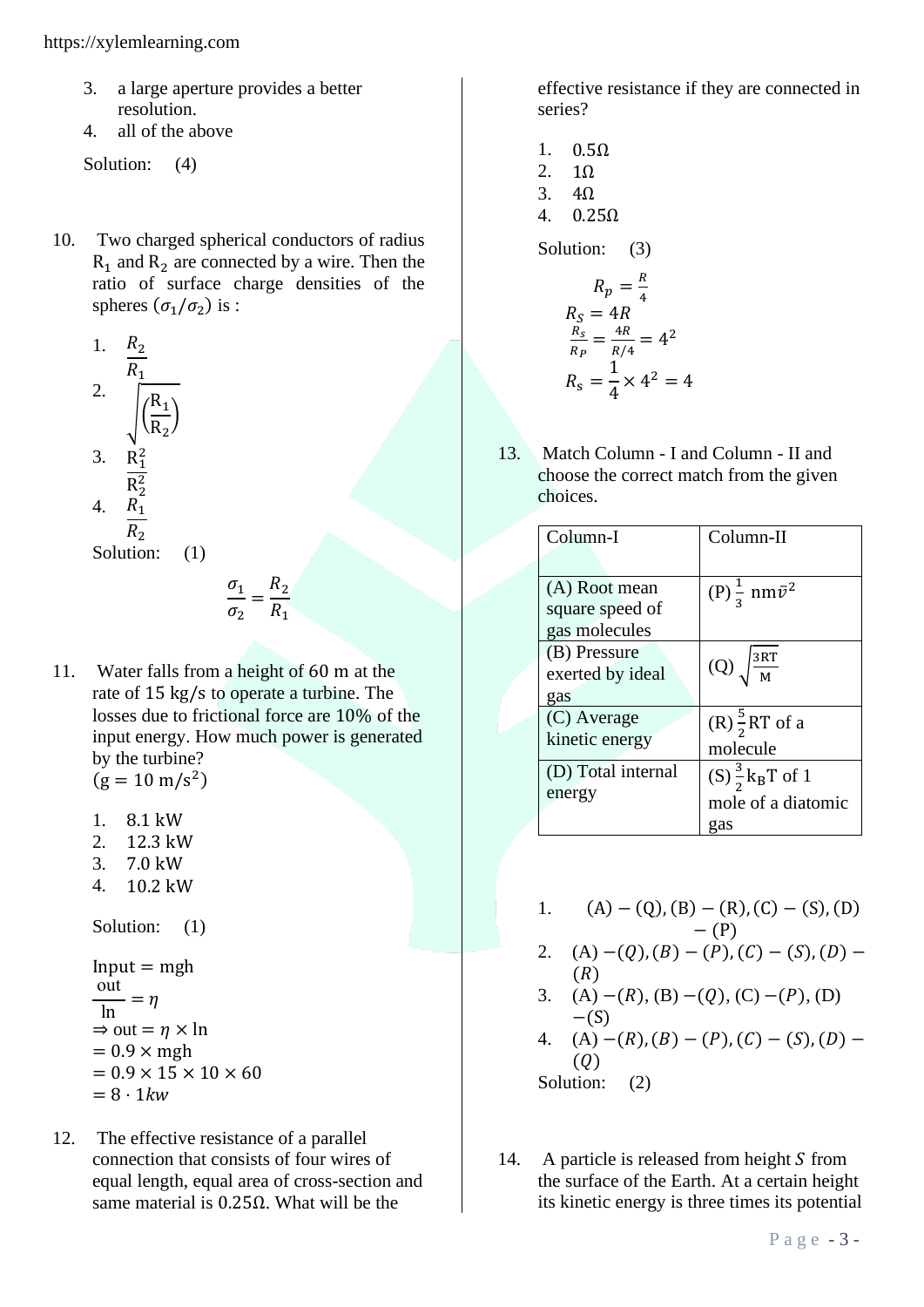energy. The height from the surface of earth and the speed of the particle at that instant are respectively:

> s 4

1. 
$$
\frac{S}{4}, \frac{\sqrt{3gS}}{2}
$$
  
\n2. 
$$
\frac{S}{2}, \frac{\sqrt{3gS}}{2}
$$
  
\n3. 
$$
\frac{S}{4}, \frac{3gS}{2}
$$
  
\n4. 
$$
\frac{S}{4}, \frac{3gS}{2}
$$
  
\n5olutions: (3)  
\n
$$
mgs = 1/2mv^2 + mgh
$$
  
\n
$$
= 3mgh + mgh
$$
  
\n
$$
= 4mgh
$$
  
\n
$$
h = s/4
$$
  
\n
$$
\frac{1}{2}mv^2 = 3mg \times \frac{s}{4}
$$
  
\n
$$
= \frac{3mgs}{4}
$$
  
\n
$$
v^2 = \frac{3gs}{2}
$$
  
\n
$$
v = \sqrt{\frac{3gs}{2}}
$$

2

- 15. A convex lens 'A' of focal length 20 cm and a concave lens 'B' of focal length 5 cm are kept along the same axis with a distance 'd' between them. If a parallel beam of light falling on 'A'leaves 'B' as a parallel beam, then the distance 'd' in cm will be :
	- 1. 15
	- 2. 50
	- 3. 30
	- 4. 25

Solution:  $(1)$ 

16. Find the value of the angle of emergence from the prism. Refractive index of the glass is  $\sqrt{3}$ .



17. A capacitor of capacitance 'C', is connected across an ac source of voltage V, given by  $V = V_0 \sin \omega t$ The displacement current between the plates of the capacitor, would then be given by :

1. 
$$
I_d = \frac{V_0}{\omega C} \cos \omega t
$$
  
2. 
$$
I_d = \frac{V_0}{\omega C} \sin \omega t
$$
  
3. 
$$
I_d = V_0 \omega \text{C} \sin \omega t
$$
  
4. 
$$
I_d = V_0 \omega \text{C} \cos \omega t
$$

Solution: (4)

$$
I = \frac{V_0}{X_c} \sin \left(\omega + \frac{\pi}{2}\right)
$$

$$
= \frac{V_0}{\frac{1}{\omega_0 C}} \cos \omega t
$$

$$
= V_0 \omega_0 C \cdot \cos \omega t
$$

18. A dipole is placed in an electric field as shown. In which direction will it move ?



1. towards the right as its potential energy will decrease.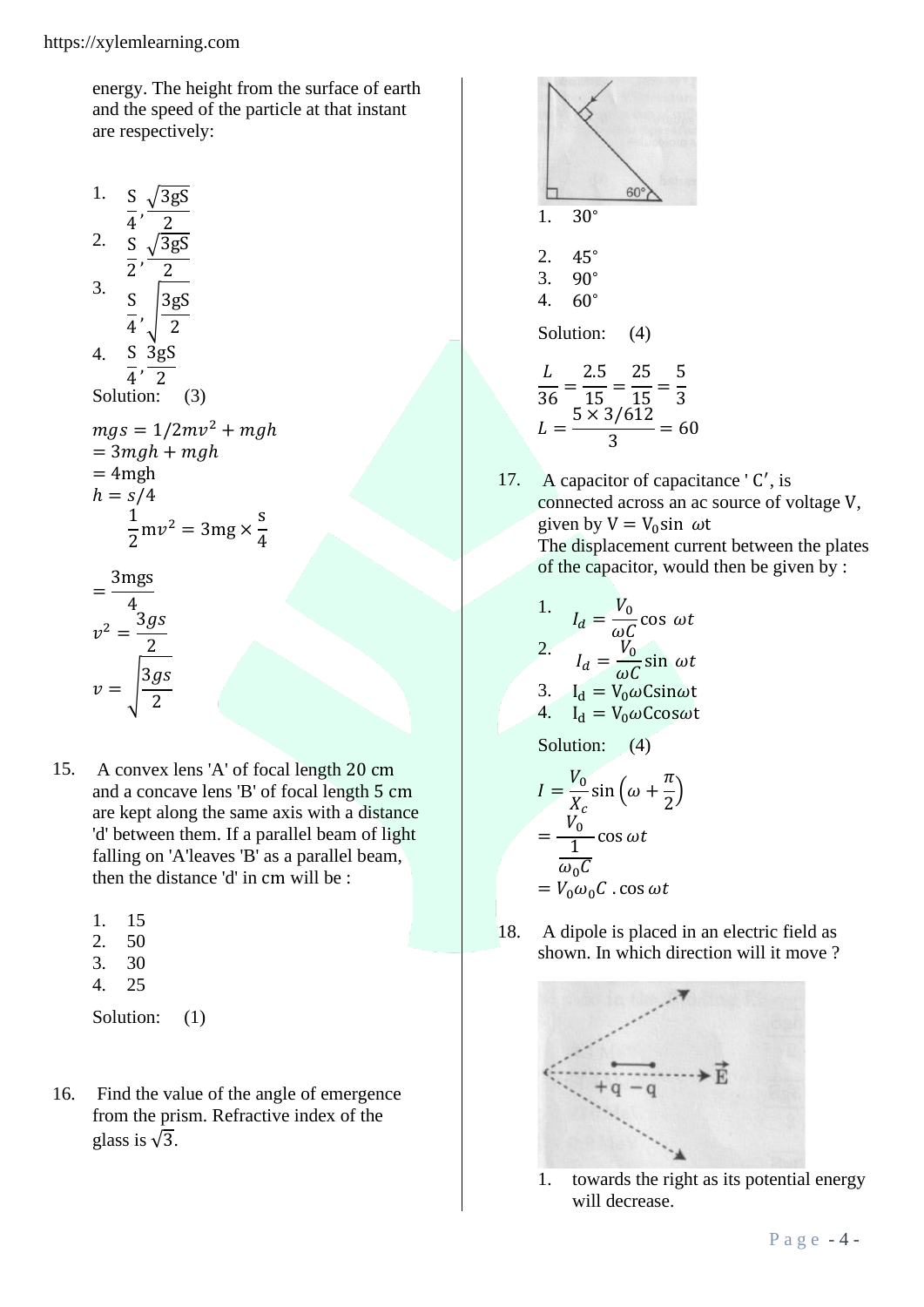- 2. towards the left as its potential energy will decrease.
- 3. towards the right as its potential energy will increase.
- 4. towards the left as its potential energy will increase.

Solution: (1)

$$
E \propto \frac{1}{r^2}
$$
  
\n
$$
FOR + q > FOR
$$
 or  
\n
$$
F + \cdots - q \rightarrow
$$
  
\n
$$
F_+ > F -
$$

- 19. If force [F], acceleration [A] and time [T] are chosen as the fundamental physical quantities. Find the dimensions of energy.
	- 1.  $[F][A][T^2]$
	- 2.  $[F][A][T^{-1}]$
	- 3.  $[F][A^{-1}][T]$
	- 4. [F][A][T]

Solution: (1)

$$
W = F \cdot L \qquad A = \frac{L}{T^2}
$$

$$
L = AT^2
$$

$$
W = FAT^2
$$

20. An infinitely long straight conductor carries a current of 5 A as shown. An electron is moving with a speed of  $10^5$  m/s parallel to the conductor. The perpendicular distance between the electron and the conductor is 20 cm at an instant. Calculate the magnitude of the force experienced by the electron at that instant.



3. 
$$
8 \times 10^{-20}
$$
 N

4. 
$$
4 \times 10^{-20} \text{ N}
$$
  
\nSolution: (3)  
\n $F = qVB$   
\n $= ev \times \frac{\mu_0 i}{2\pi r}$   
\n $= \frac{1.6 \times 10^{-19} \times 10^5 \times 4\pi \times 10^{-7} \times 5}{2\pi \times 0.2}$   
\n $= 8 \times 10^{-20} \text{ N}$ 

- 21. A body is executing simple harmonic motion with frequency  $n$ , the frequency of its potential energy is:
	- 1. 2n
	- 2. 3n
	- 3. 4n
	- 4. n

Solution:  $(1)$ 

22. An inductor of inductance *, a capacitor of* capacitance C and a resistor of resistance ' R ' are connected in series to an ac source of potential difference ' V volts as shown in figure.

Potential difference across L, C and R is 40 V, 10 V and 40 V, respectively. The amplitude of current flowing through LCR series circuit is  $10\sqrt{2}$  A. The impedance of the circuit is :

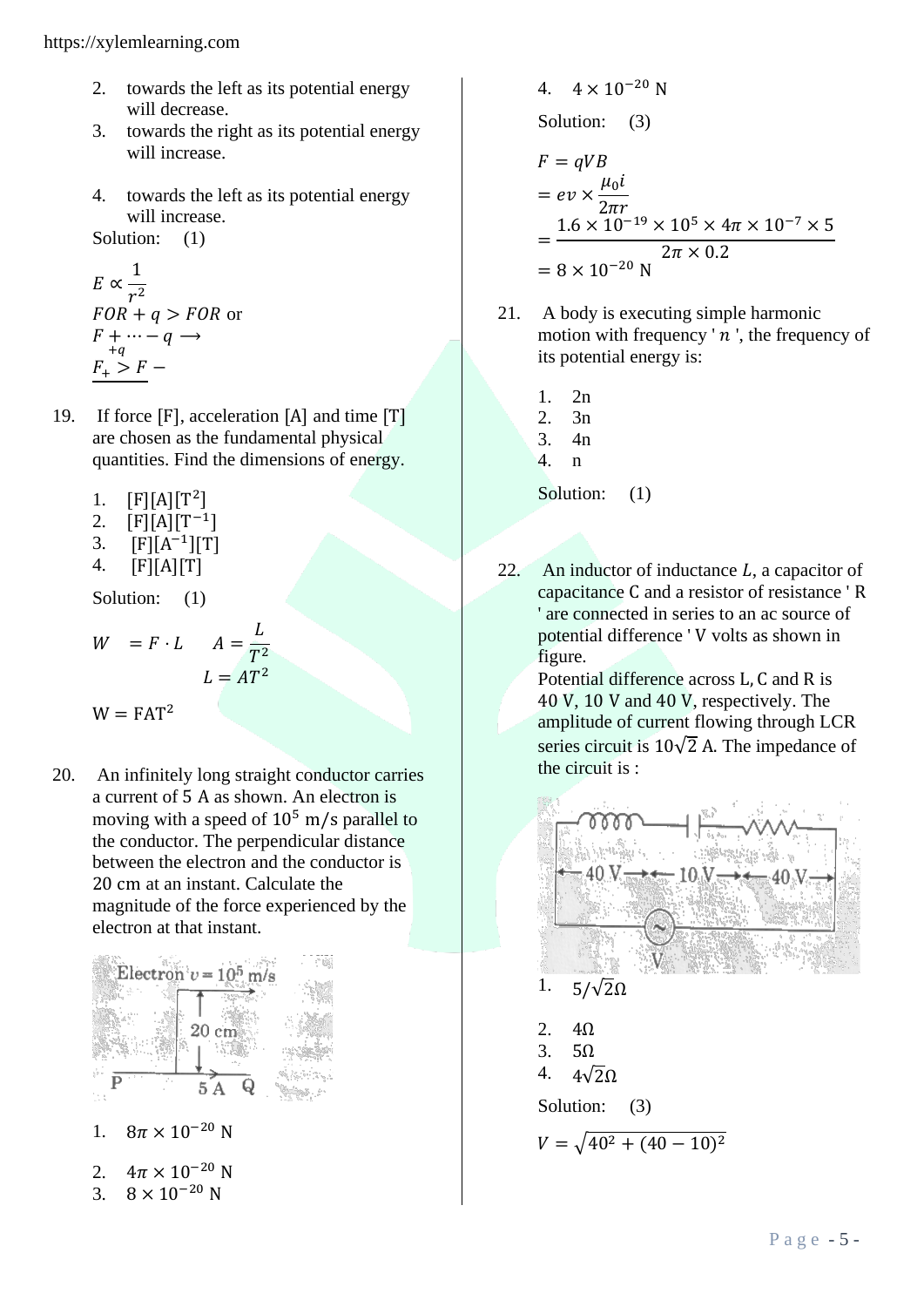$$
V_0 = \frac{50\sqrt{2}}{10} I_0 = 10\sqrt{2}
$$
  

$$
z = V_0/I_0 = \frac{50\sqrt{2}}{10\sqrt{2}} = 5 \text{ ohm}
$$

- 23. The electron concentration in an n-type semiconductor is the same as hole concentration in a p-type semiconductor. An external field (electric) is applied across each of them. Compare the currents in them.
	- 1. current in  $p$ -type  $>$  current in n-type.
	- 2. current in n-type  $>$  current in p-type.
	- 3. No current will flow in p-type, current will only flow in n-type
	- 4. current in n-type = current in p-type.

Solution: (2)

24. The half-life of a radioactive nuclide is 100 hours. The fraction of original activity that will remain after 150 hours would be :

1. 
$$
\frac{1}{2\sqrt{2}}
$$
  
\n2.  $\frac{2}{3}$   
\n3.  $\frac{2}{3\sqrt{2}}$   
\n4.  $1/2$   
\nSolution: (1)  
\n $\frac{N}{N_0} = \frac{1}{2^n}$   
\n $= \frac{1}{2^{150/100}}$   
\n $\frac{150}{100} = \frac{3}{2}$   
\n $\frac{N}{N_0} = \frac{1}{2^{3/2}}$   
\n $N = \frac{N_0}{2\sqrt{2}}$ 

25. The number of photons per second on an average emitted by the source of monochromatic light of wavelength 600 nm, when it delivers the power of

$$
3.3 \times 10^{-3} \text{ wat will be : } (h = 6.6 \times 10^{-34} \text{ J s})
$$
  
1. 10<sup>17</sup>  
2. 10<sup>16</sup>  
3. 10<sup>15</sup>  
4. 10<sup>18</sup>  
Solution: (2)  

$$
P = \frac{nhc}{\lambda \times t}
$$
  

$$
\frac{n}{t} = \frac{p\lambda}{nc}
$$
  

$$
5.3 \times 10^{-3} \times 600 \times 10^{-9}
$$
  
= 
$$
\frac{3.3 \times 10^{-3} \times 600 \times 10^{-9}}{6.6 \times 10^{-34} \times 3 \times 10^{8}}
$$
  
= 
$$
1 \times 10^{16}
$$

26. A thick current carrying cable of radius ' R ' carries current 'I' uniformly distributed across its cross-section. The variation of magnetic field B(r) due to the cable with the distance ' r from the axis of the cable is represented by:

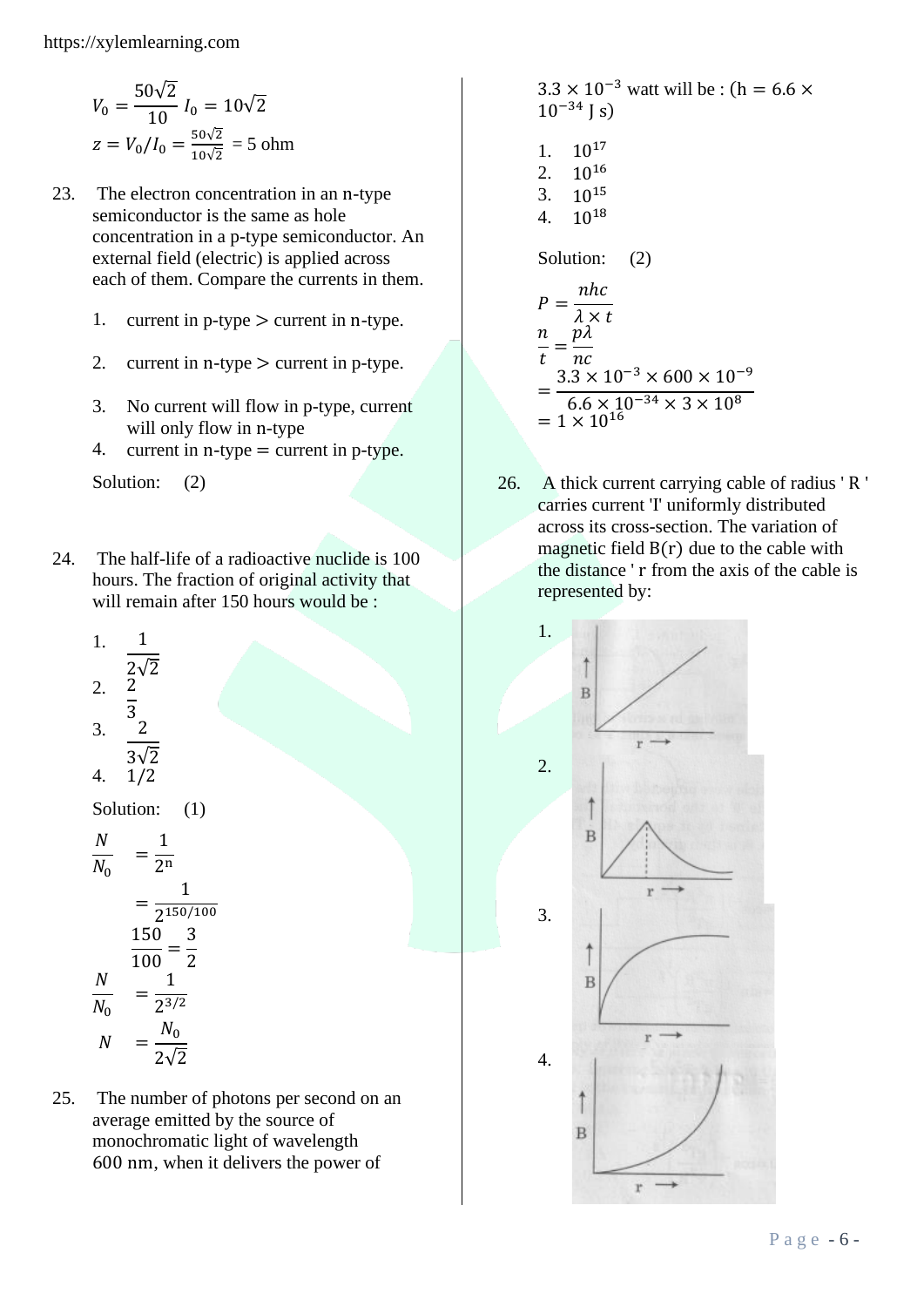Solution: (2)

- 27. For a plane electromagnetic wave propagating in  $x$ -direction, which one of the following combination gives the correct possible directions for electric field (E) and magnetic field (B) respectively
	- 1.  $-j + \hat{k}, -\hat{j} \hat{k}$
	- 2.  $\hat{j} + \hat{k}, -\hat{j} \hat{k}$

$$
3. \quad -\hat{j} + \hat{k}, -\hat{j} + \hat{k}
$$

4.  $\hat{j} + \hat{k}, \hat{j} + \hat{k}$ 

Solution: (1)

- 28. A parallel plate capacitor has a uniform electric field  $\vec{E}$  ' in the space between the plates. If the distance between the plates is 'd' and the area of each plate is ' A ', the energy stored in the capacitor is :  $(\varepsilon_0 =$ permittivity of free space)
	- 1.  $\varepsilon_0$ EAd
	- 2.  $\frac{1}{2} \varepsilon_0 E^2$ Ad
	- 3.  $E^2$ Ad  $\varepsilon_0$  $\overline{4}$ .

 $\frac{1}{2}\epsilon_0 E^2$ Solution: (2)

$$
\frac{1}{2}\epsilon_0 E^2 Ad
$$

- 29. Consider the following statements (A) and (B) and identify the correct answer. (A) A zener diode is connected in reverse bias, when used as a voltage regulator. (B) The potential barrier of p-n junction lies between 0.1 V to 0.3 V
	- 1. (A) and (B) both are incorrect.
	- 2. (A) is correct and (B) is incorrect.
	- 3. (A) is incorrect but (B) is correct
	- 4. (A) and (B) both are correct

Solution: (2)

30. A screw gauge gives the following readings when used to measure the diameter of a wire

Main scale reading : 0 mm Circular scale reading : 52 divisions Given that 1 mm on main scale corresponds to 100 divisions on the circular scale. The diameter of the wire from the above data is :

- 1. 0.026 cm
- 2. 0.26 cm
- 3. 0.052 cm
- 4. 0.52 cm

Solution: (3)

$$
MSR = 0.\n\angle SR = 52\nLC = \frac{1}{100}(3)\n= 0.01\n= 2 \times 0.01 \text{ m2 m}\n= 0.52 \text{ mm}
$$

$$
= 0.052 \text{ cm}
$$

31. The equivalent capacitance of the combination shown in the figure is :



$$
\begin{array}{cc} 1. & 2C \\ 2. & 21 \end{array}
$$

2. C/2

$$
3. \quad 3C/2
$$

$$
4. \quad 3C
$$

Solution:  $(1)$ 

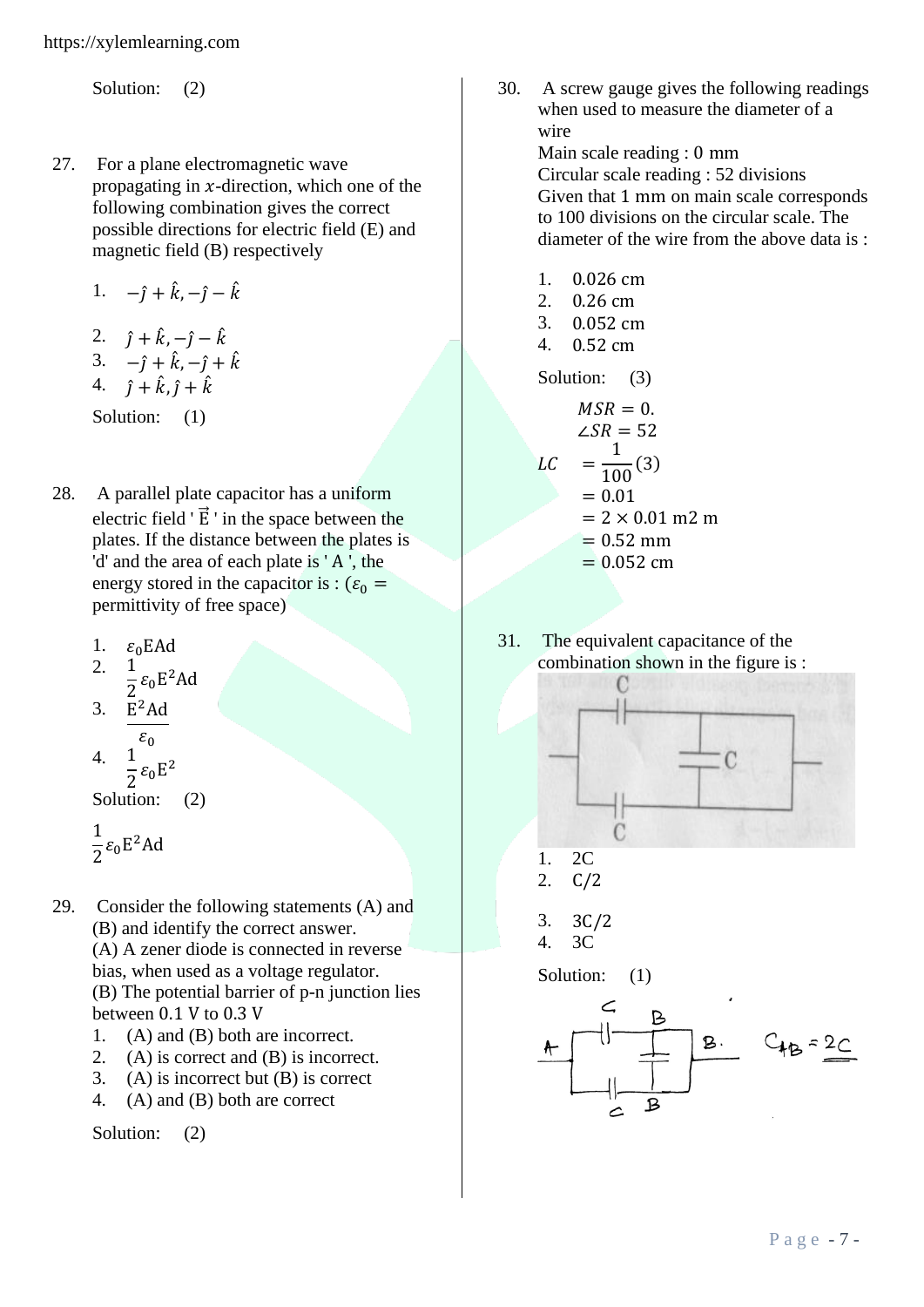- 32. A spring is stretched by 5 cm by a force 10 N. The time period of the oscillations when a mass of 2 kg is suspended by it is
	- 1. 6.28 s
	- 2. 3.14 s
	- 3. 0.628 s
	- 4. 0.0628 s

Solution: (3)

$$
k = \frac{10^2}{5 \times 10^{-2}} = 200 \text{ n/M}
$$
  
\n
$$
T = 2\pi \sqrt{\frac{2}{200}} = 2\pi \sqrt{10^{-2}}
$$
  
\n
$$
= 2\pi \times 0.1
$$
  
\n
$$
= 6.28 \times 0.1
$$
  
\n
$$
= 0.628
$$

- 33. A small block slides down on a smooth inclined plane, starting from rest at time  $t =$ 0. Let  $S_n$  be the distance travelled by the block in the interval  $t = n - 1$  to  $t = n$ . Then, the ratio  $\frac{S_n}{S_{n+1}}$  is :
	- 1.  $2n-1$
	- $\frac{2n + 1}{2}$ 2.  $2n + 1$
	- $\sqrt{2n-1}$  $3.$  2n

$$
4. \quad \frac{2n-1}{2n-1}
$$

 $2n$ Solution: (1)

 $\frac{1}{1}$ 

$$
S_n = a(n - 1/2)
$$
  
\n
$$
S_{n+1} = a(n + 1 - 1/2)
$$
  
\n
$$
= a(n + 1/2)
$$
  
\n
$$
\frac{S_n}{S_{n+1}} = \frac{n - 1/2}{n + 1/2}
$$
  
\n
$$
= \frac{2n - 1}{2n + 1}
$$

34. The escape velocity from the Earth's surface is  $\nu$ . The escape velocity from the surface of another planet having a radius, four times that of Earth and same mass density is :

1.  $2v$ 

2. 3*v*  
\n3. 4*v*  
\n4. *v*  
\nSolution: (3)  
\n
$$
V = \sqrt{\frac{2GM}{R}}
$$
\n
$$
= \sqrt{\frac{2G \times 4/3\pi R^3 \rho}{R}}
$$
\n
$$
= R\sqrt{\rho}
$$
\n
$$
V_2/v_1 = \frac{R_2}{R_1} = \frac{\Delta R_1}{R_1}
$$
\n
$$
V_2 = 4v_1 = 4V
$$

35. If E and G respectively denote energy and gravitational constant, then  $\frac{E}{G}$  has the dimensions of

1. 
$$
[M][L^{-1}][T^{-1}]
$$
  
2. 
$$
[M][L^{0}][T^{0}]
$$
  
3. 
$$
[M^{2}][I^{-2}][T^{-1}]
$$

3. 
$$
[M^2][L^{-2}][T^{-1}]
$$
  
4.  $[M^2][L^{-1}][T^0]$ 

Solution: (4)

36. A uniform rod of length 200 cm and mass 500 g is balanced on a wedge placed at 40 cm mark. A mass of 2 kg is suspended from the rod at 20 cm and another unknown mass ' m ' is suspended from the rod at 160 cm mark as shown in the figure. Find the value of ' m ' such that the rod is in equilibrium.  $(g = 10 \text{ m/s}^2)$ 

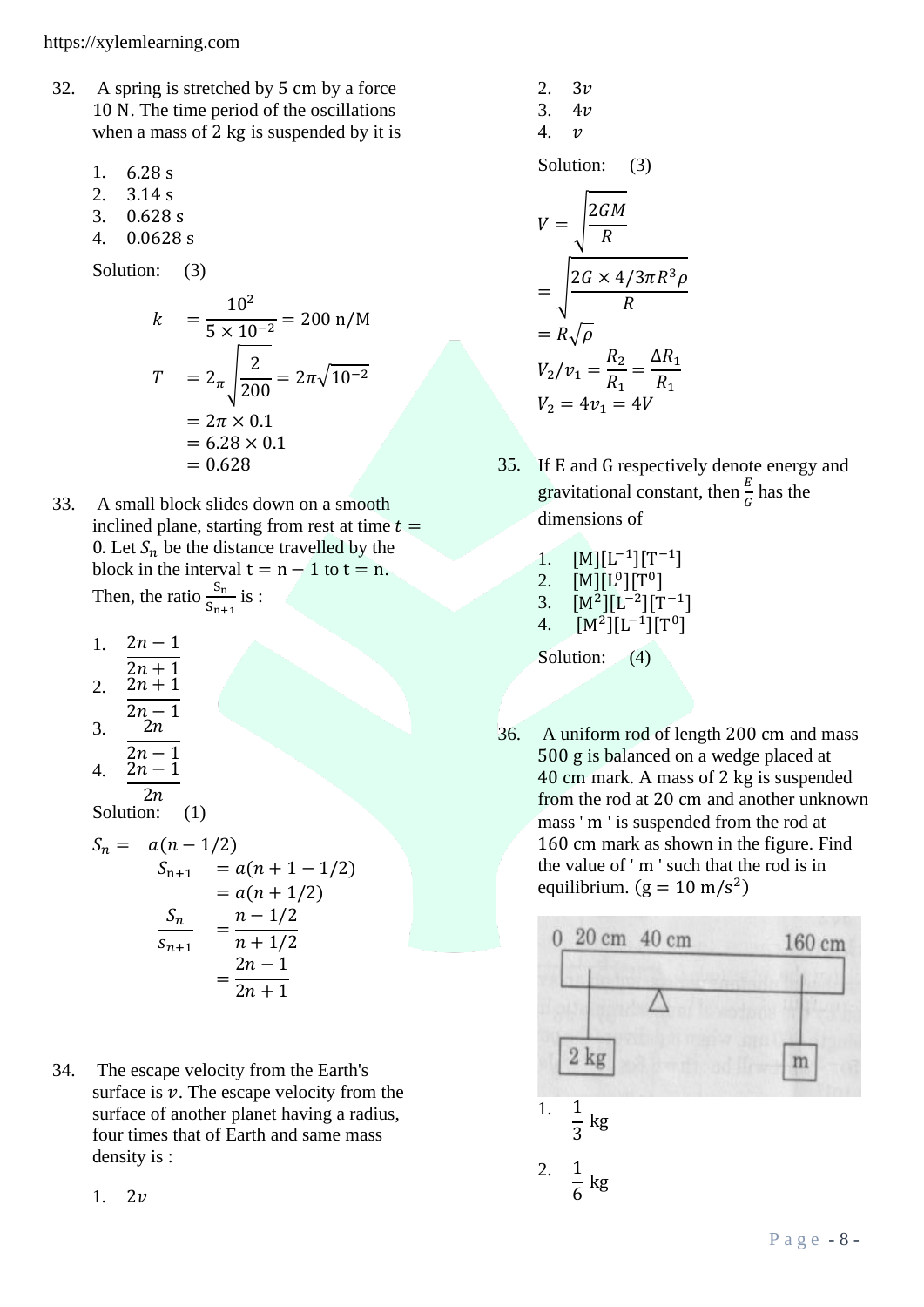3. 
$$
\frac{1}{12}
$$
 kg  
\n4.  $\frac{1}{2}$  kg  
\nSolution: (3)  
\n2 × 20 = 60 × 0.5 + m × 120  
\n40 = 5 + 120 m: 40 = 30 + 120 m

 $40 = 5 + 120$  m;  $40 = 30 + 120$  m  $120 m = 35$   $10 = 120 m$  $m=$ 35  $m = 1/12$ 

37. A particle moving in a circle of radius R with a uniform speed takes a time T to complete one revolution.

> If this particle were projected with the same speed at an angle  $\theta$  ' to the horizontal, the maximum height attained by it equals 4R. The angle of projection,  $\theta$ , is then given by

1.  
\n
$$
\theta = \cos^{-1} \left( \frac{\pi^2 R}{gT^2} \right)^{1/2}
$$
\n2.  
\n
$$
\theta = \sin^{-1} \left( \frac{\pi^2 R}{gT^2} \right)^{1/2}
$$
\n3.  
\n
$$
\theta = \sin^{-1} \left( \frac{2gT^2}{\pi^2 R} \right)^{1/2}
$$
\n4.  
\n
$$
\theta = \cos^{-1} \left( \frac{gT^2}{\pi^2 R} \right)^{1/2}
$$
\nSolution:  
\n(3)  
\n
$$
T = \frac{2\pi R}{U}
$$
\n
$$
U = \frac{2\pi R}{T}
$$
\n
$$
H = \frac{u^2 \sin^2 \theta}{2g}
$$
\n
$$
\sin^2 \theta = \frac{H \times 2g}{U^2}
$$
\n
$$
= \frac{4R \times 2g \times T^2}{4\pi^2 \cdot R^2}
$$

$$
\theta = \sin^{-1} \left( \frac{2gT^2}{\pi^2 R} \right)^{1/2}
$$

38. A series LCR circuit containing 5.0H inductor,  $80\mu$ F capacitor and  $40\Omega$  resistor is connected to 230 V variable frequency ac source. The angular frequencies of the source at which power transferred to the

circuit is half the power at the resonant angular frequency are likely to b

- 1. 50rad/s and 25rad/s
- 2. 46rad/s and 54rad/s
- 3. 42rad/s and 58rad/s
- 4. 25rad/s and 75rad/s

Solution: (2)

39. For the given circuit, the input digital signals are applied at the terminals A, B and C. What would be the output at the terminal y ?

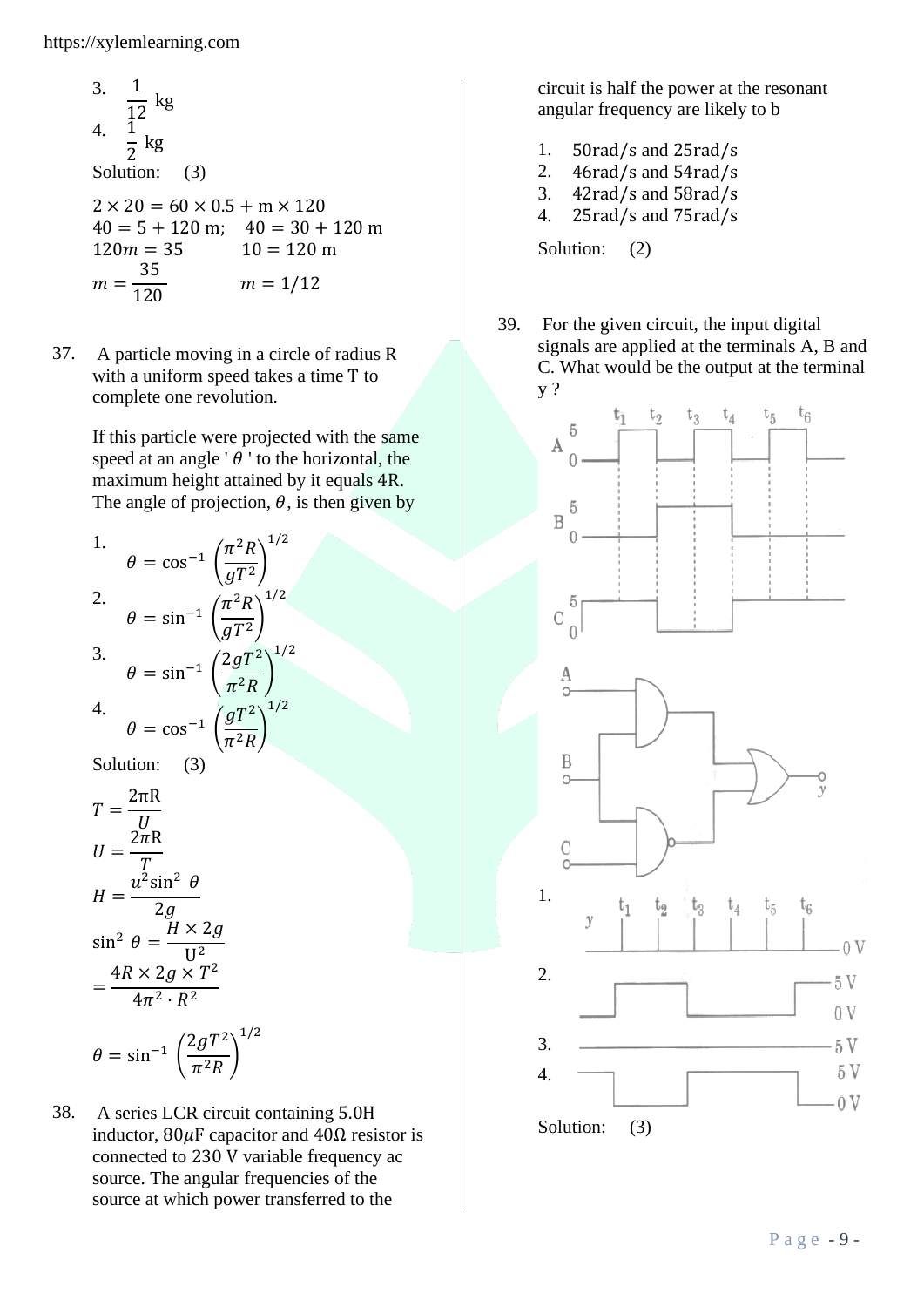- 40. A step down transformer connected to an ac mains supply of 220 V is made to operate at 11 V, 44 W lamp. Ignoring power losses in the transformer, what is the current in the primary circuit?
	- 1. 0.4 A
	- 2. 2 A
	- 3. 4 A
	- 4. 0.2 A

Solution: (4)

- 41. Two conducting circular loops of radii  $R_1$ and  $R_2$  are placed in the same plane with their centres coinciding. If  $R_1 >> R_2$ , the mutual inductance  $M$  between them will be directly proportional to:
	- 1.  $R_2$  $R_1$ 2.  $R_1^2$  $R_{2}$ 3.  $R_2^2$  $R_1$ 4.  $R_1$  $R_{2}$ Solution: (3)

$$
\begin{aligned} \phi &= MI \\ \frac{\mu_0 I}{2R_1} \times \pi R_2^2 &= MI \end{aligned}
$$

42. Three resistors having resistances  $r_1$ ,  $r_2$  and  $r<sub>3</sub>$  are connected as shown in the given circuit. The ratio  $\frac{i_3}{i_1}$  of currents in terms of resistances used in the circuit is :



2. 
$$
\frac{r_1}{r_1 + r_2}
$$
  
3. 
$$
\frac{r_2}{r_1 + r_3}
$$
  
4. 
$$
\frac{r_1}{r_2 + r_3}
$$
  
Solution: (1)  

$$
i_3 = \frac{r_2 i_1}{r_2 + r_3}
$$
  

$$
\frac{i_3}{i_1} = \frac{r_2}{r_2 + r_3}
$$

$$
\bigg\}
$$

43. In the product  $\vec{F} = q(\vec{v} \times \vec{B})$  $= q \vec{v} \times (B \hat{\imath} + B \hat{\jmath} + B_0 \hat{k})$ 

 $q = 1$  and  $\vec{v} = 2\hat{i} + 4\hat{j} + 6\hat{k}$  and  $\vec{F} = 4\hat{i} - 20\hat{j} + 12\hat{k}$ 

What will be the complete expression for  $\vec{B}$  $\gamma$ 

1. 
$$
-6\hat{i} - 6\hat{j} - 8\hat{k}
$$
  
\n2.  $8\hat{i} + 8\hat{j} - 6\hat{k}$   
\n3.  $6\hat{i} + 6\hat{j} - 8\hat{k}$   
\n4.  $-8\hat{i} - 8\hat{j} - 6\hat{k}$   
\nSolution: (1)

- 44. Twenty seven drops of same size are charged at 220 V each. They combine to form a bigger drop. Calculate the potential of the bigger drop.
	- 1. 1320 V
	- 2. 1520 V
	- 3. 1980 V
	- 4. 660 V

Solution: (3)

- 45. A ball of mass 0.15 kg is dropped from a height 10 m, strikes the ground and rebounds to the same height. The magnitude of impulse imparted to the ball is  $(g =$  $10 \text{ m/s}^2$ ) nearly:
	- 1. 4.2 kg m/s
	- 2. 2.1 kg m/s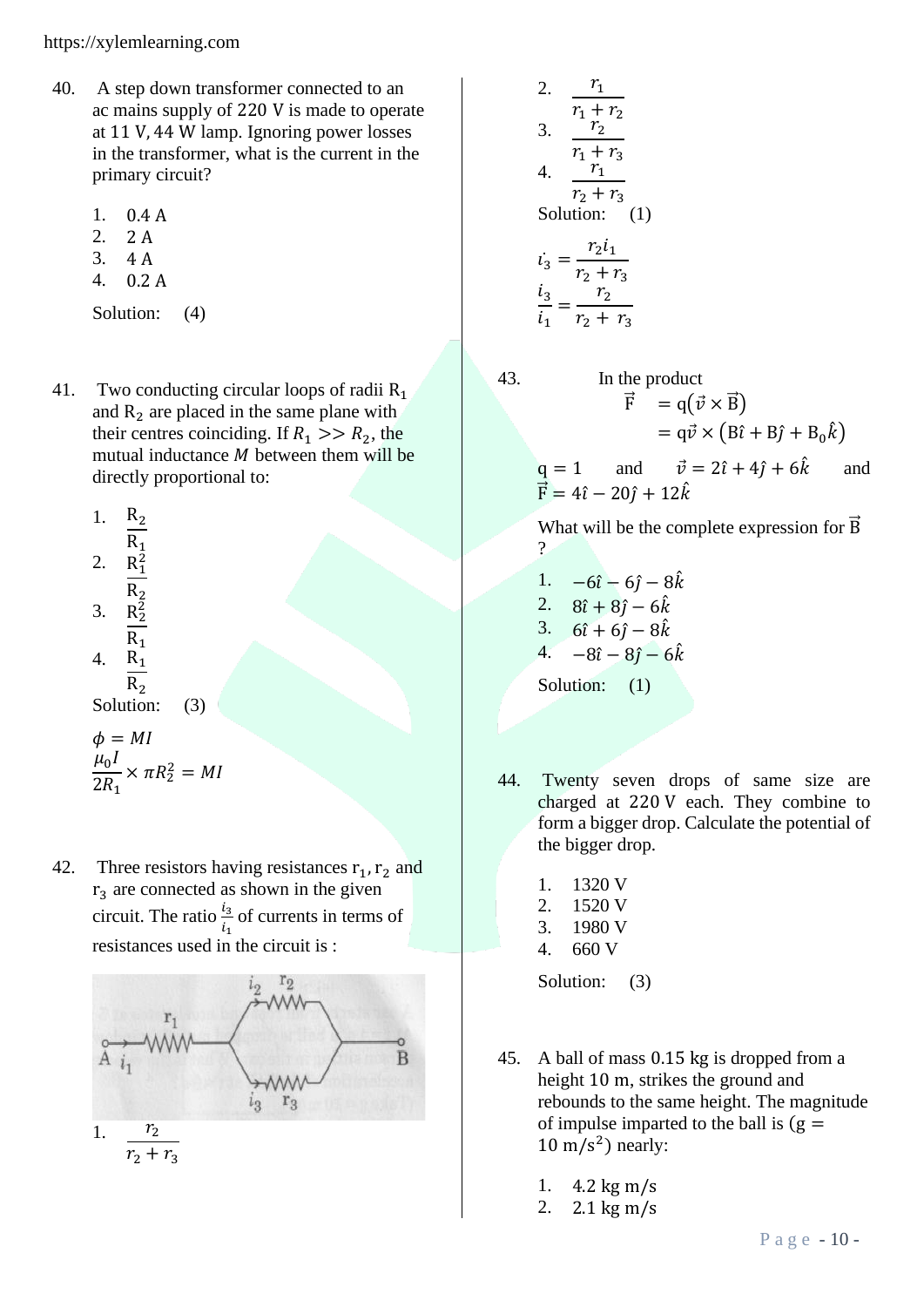- 3. 1.4 kg m/s
- 4. 0 kg m/s

Solution: (1)

$$
V = \sqrt{2gh}
$$
  
=  $\sqrt{2 \times 10 \times 10}$   
=  $10\sqrt{2}$   

$$
\Delta p = 2 \text{ mv}
$$
  
=  $2 \times 0.15 \times 10\sqrt{2}$   
= 4.2

- 46. A car starts from rest and accelerates at  $5 \text{ m/s}^2$ . At  $t = 4 \text{ s}$ , a ball is dropped out of a window by a person sitting in the car. What is the velocity and acceleration of the ball at  $t = 6$  s ? (Take  $g = 10 \text{ m/s}^2$ )
	- 1.  $20 \text{ m/s}, 0$
	- 2.  $20\sqrt{2}$  m/s, 0
	- 3. 20 $\sqrt{2}$  m/s, 10 m/s<sup>2</sup>
	- 4. 20 m/s, 5 m/s<sup>2</sup>

Solution: (3)

47. A point object is placed at a distance of 60 cm from a convex lens of focal length 30 cm. If a plane mirror were put perpendicular to the principal axis of the lens and at a distance of 40 cm from it, the final image would be formed at a distance  $of:$ 



- 1. 30 cm from the lens, it would be a real image.
- 2. 30 cm from the plane mirror, it would be a virtual image.
- 3. 20 cm from the plane mirror, it would be a virtual image.

4. 20 cm from the lens, it would be a real image.

Solution: (3)

48. From a circular ring of mass M and radius R an arc corresponding to a 90<sup>∘</sup> sector is removed. The moment of inertia of the remaining part of the ring about an axis passing through the centre of the ring and perpendicular to the plane of the ring is  $' K'$ times ' $MR^2$ . Then the value of K is

| 1.                   |                |     |
|----------------------|----------------|-----|
| 2.                   | $\overline{8}$ |     |
| 3.                   | $\frac{4}{1}$  |     |
| $\mathbf{4}_{\cdot}$ | $\frac{8}{3}$  |     |
|                      | $\overline{4}$ |     |
|                      | Solution:      | (4) |

49. A uniform conducting wire of length 12a and resistance 'R' is wound up as a current carrying coil in the shape of, (i) an equilateral triangle of side ′ a ′ . (ii) a square of side 'a'. The magnetic dipole moments of the coil in

each case respectively are :

- 1.  $3Ia<sup>2</sup>$  and  $Ia<sup>2</sup>$
- 2.  $3Ia<sup>2</sup>$  and  $4Ia<sup>2</sup>$
- 3.  $4Ia^2$  and  $3Ia^2$
- 4.  $\sqrt{3}$ Ia<sup>2</sup> and 3Ia<sup>2</sup>

Solution: (4)

$$
\eta_1 = I \times \frac{\sqrt{3}}{4} \times a^2 \times 4 = \sqrt{3}Ia^2
$$
  
=  $\sqrt{3}Ia^2$   
 $m_2 = I \times l^2$   
 $n = \frac{12a}{4a} = 3$   
 $m_2 = 3Ia^2$ 

50. A particle of mass ' m ' is projected with a velocity  $v = kV_e(k < 1)$  from the surface of the earth.